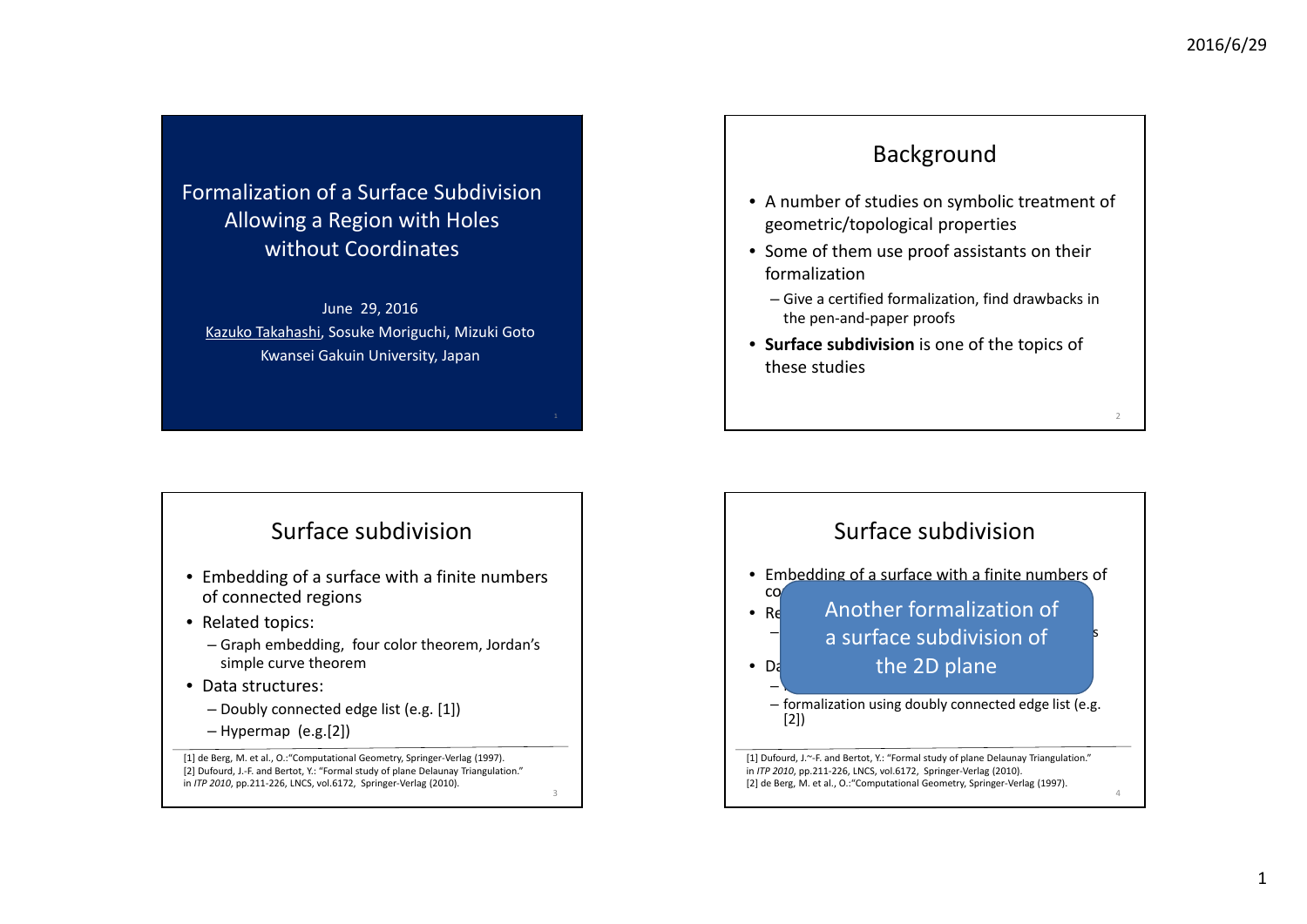

#### **Outline**

#### 1. The target issue

- 2. A PLCA expression
- 3. Encoding PLCA in Coq
- 4. Representation of subdivision using PLCA
- 5. Conclusion



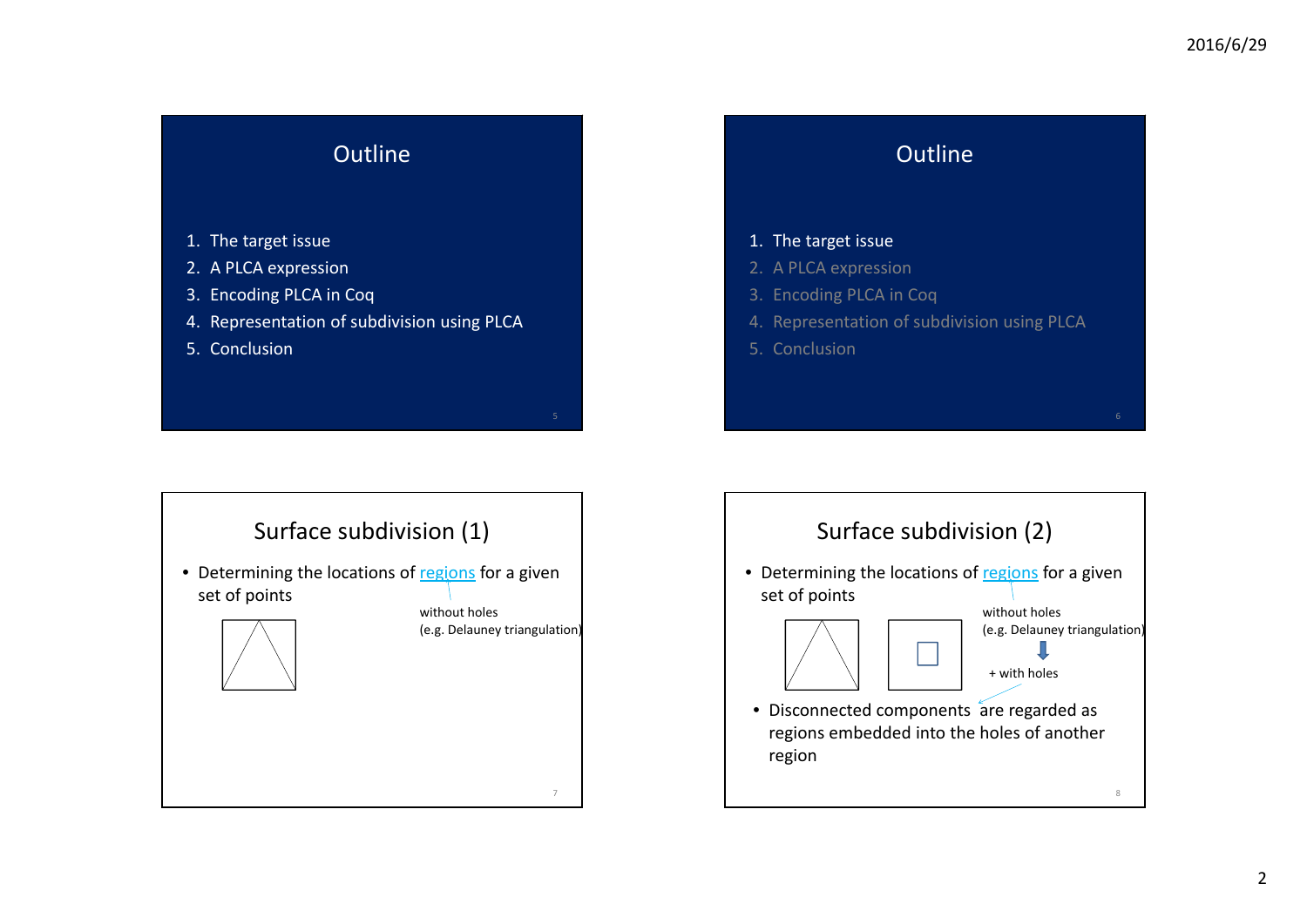



# The target surface subdivision • Consider a surface subdivision as a configuration in which both side of each line always belong to distinct regions • The configuration admits disconnected components a representation of <sup>a</sup> figure showing its geometric or topological characteristics

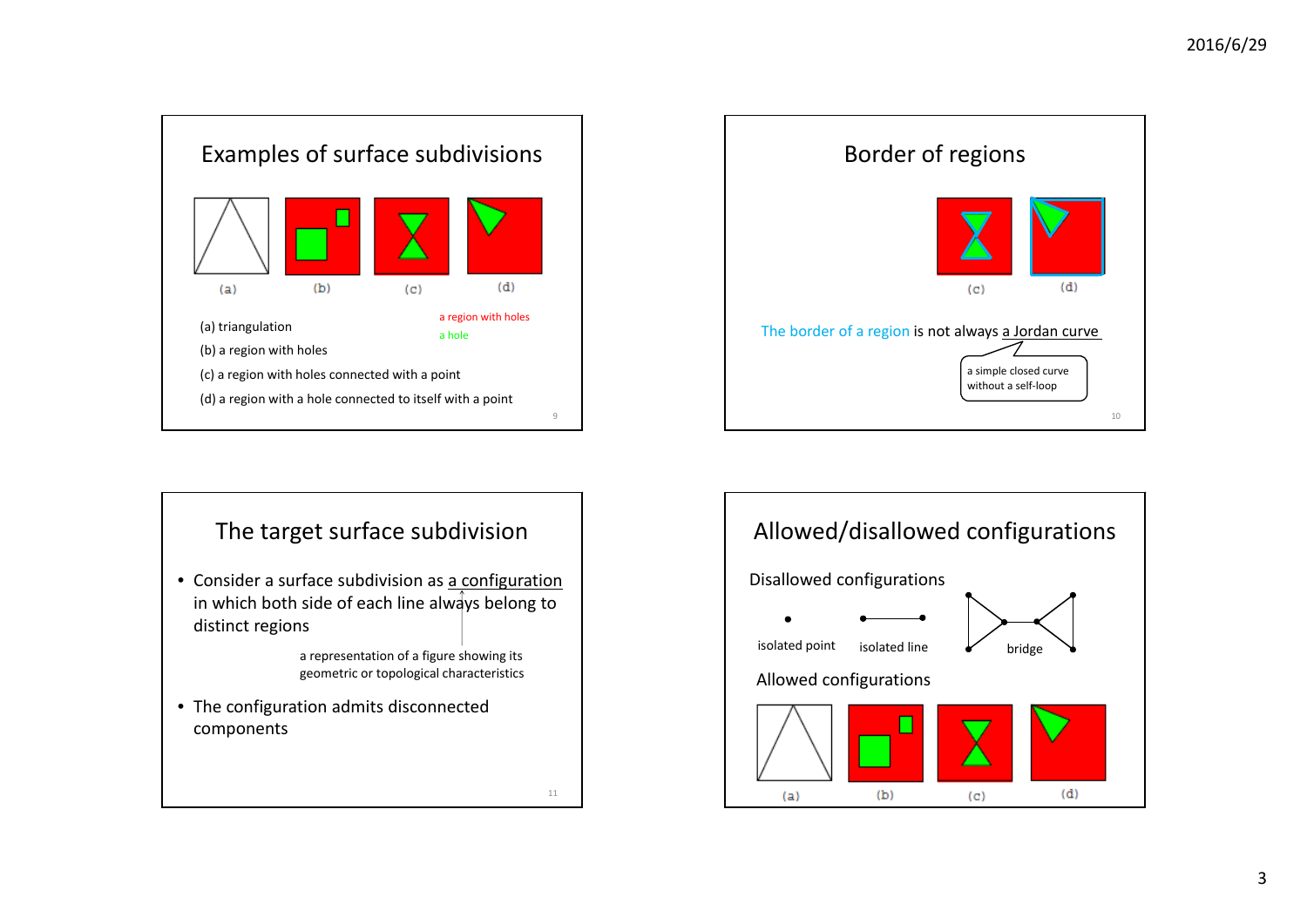#### The target surface subdivision

• Consider a surface subdivision as a configuration in which both side of each line always belong to distinct regions

> a representation of <sup>a</sup> figure showing its geometric or topological characteristics

> > 13

15

• The configuration admits disconnected components

#### The goal

• PLCA

- Data structure in which all incidence relations between objects are stored [3]
- Topological and geometric aspects can be distinguished
- Not use coordinates
- Formalization with PLCA to represent <sup>a</sup> surface subdivision that allows disconnected components

[3] Takahashi, K. et al. "On embedding a qualitative representation in a twodimensional plane." in *Spatial Cognition and Computation*, 8(1‐2):4‐26 (2008).



# **Outline** 1. The target issue 2. A PLCA expression 3. Encoding PLCA in Coq 4. Representation of subdivision using PLCA 5. Conclusion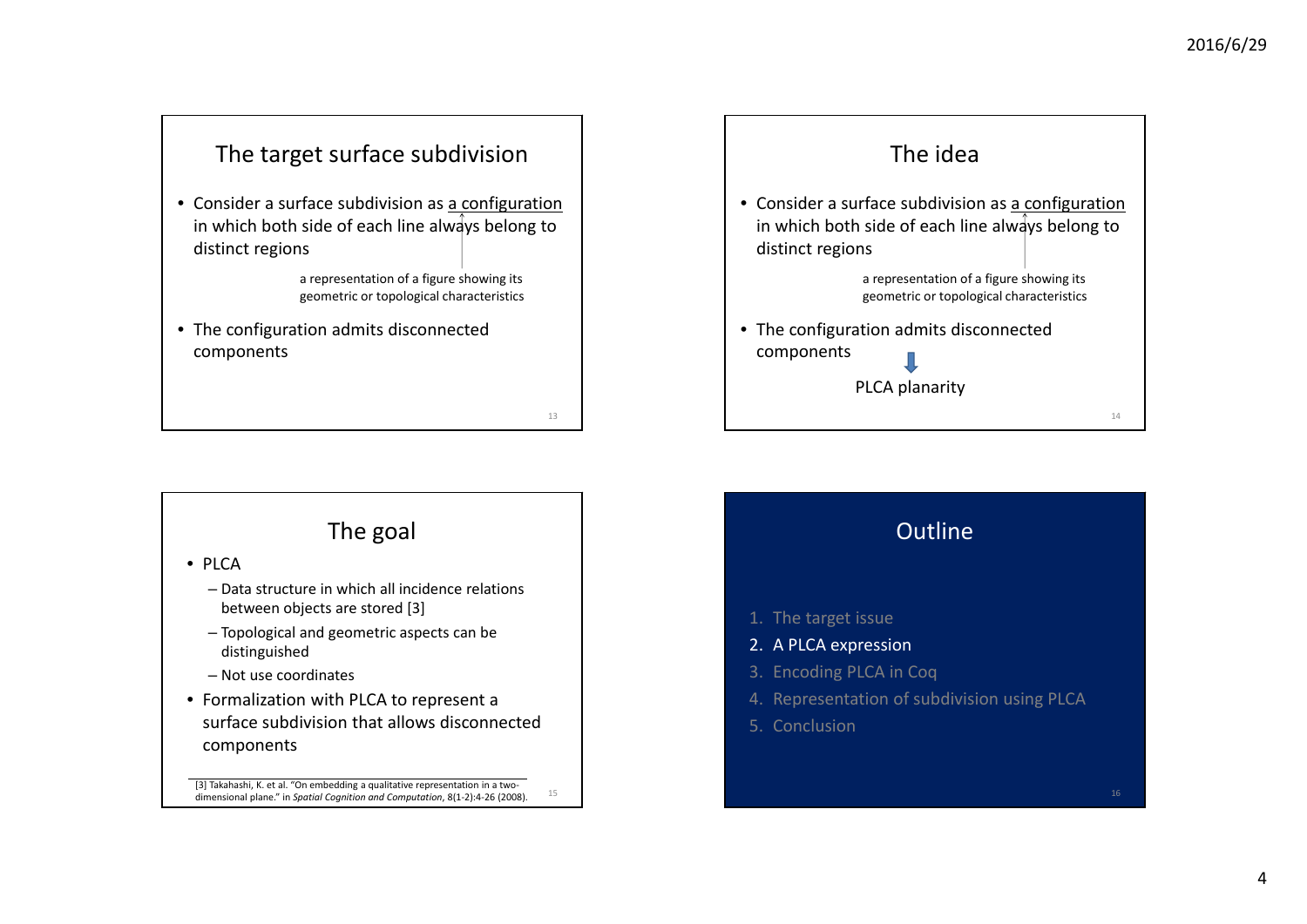





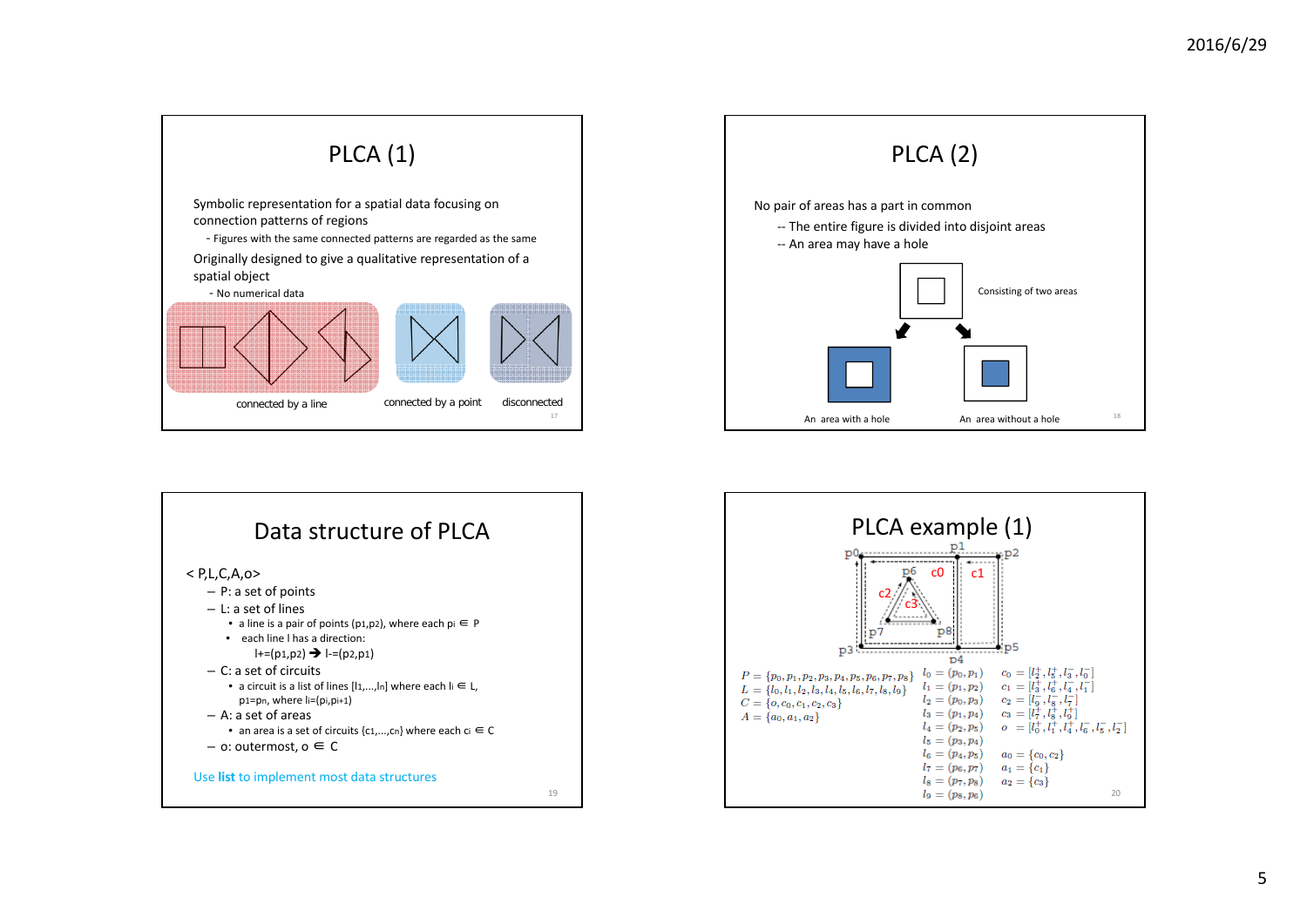



Sensitive on the equivalence of PLCA expressions in its implementation



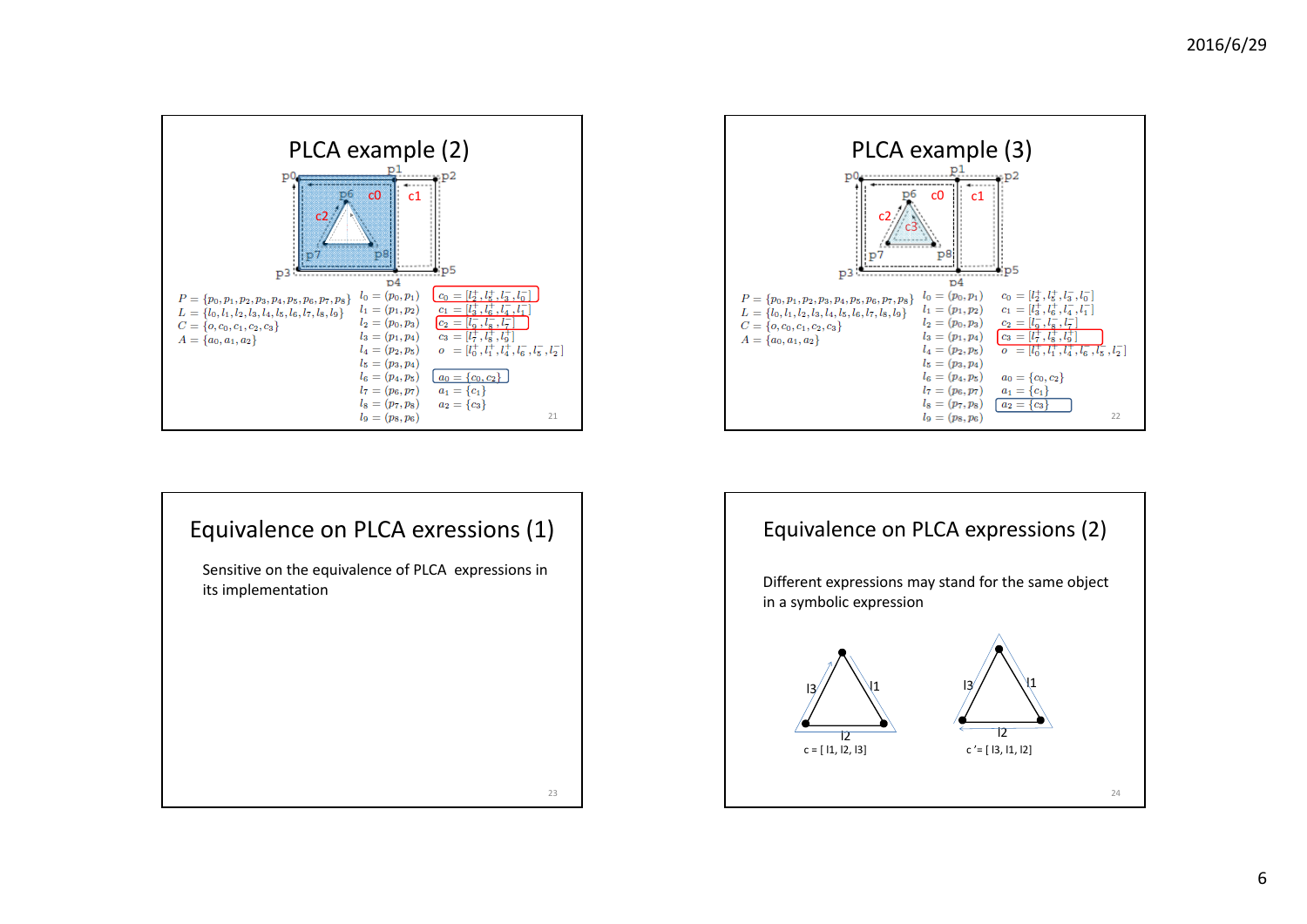





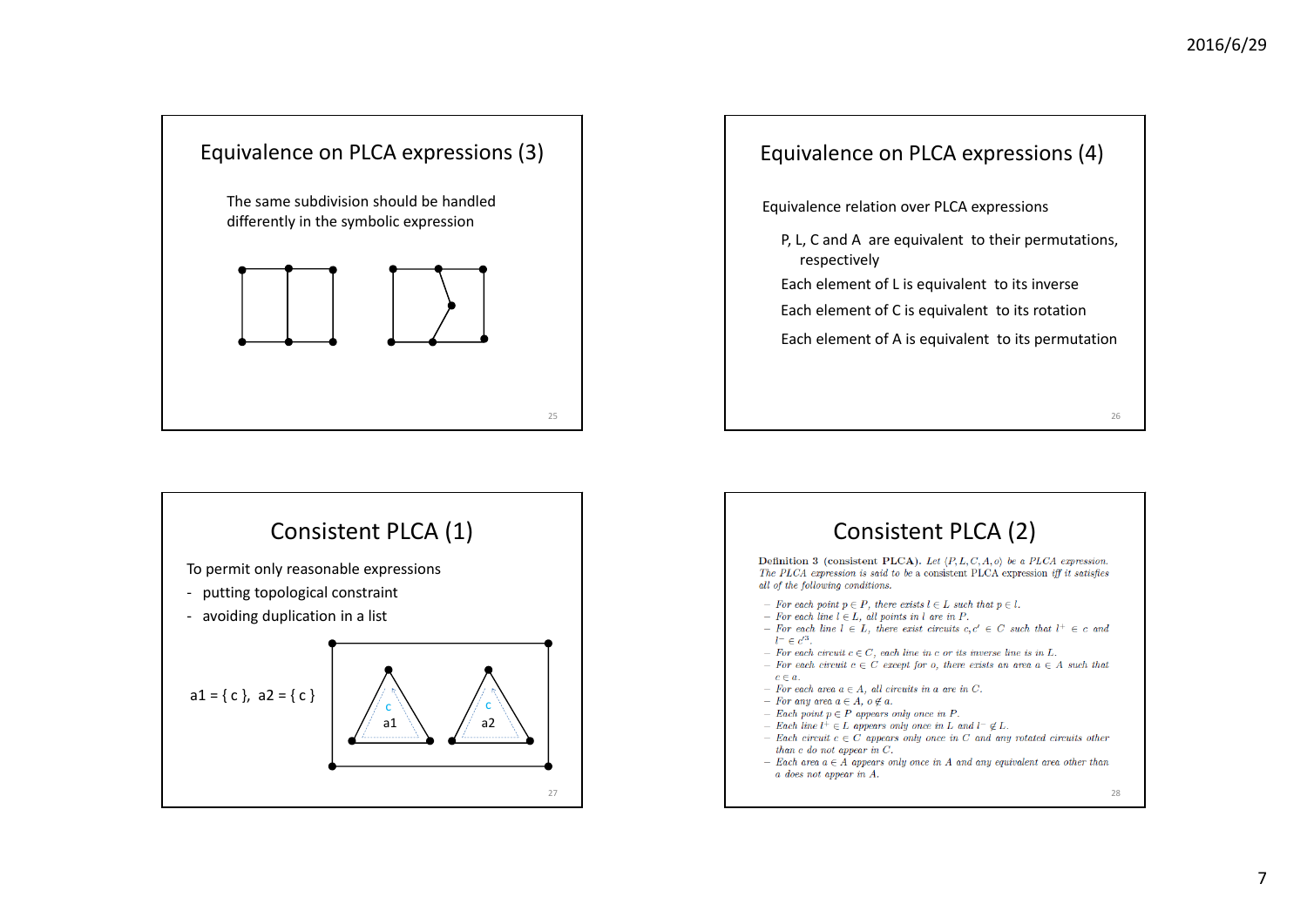# Consistent PLCA (3)

#### There does not exist more than one area that contains the same circuit

- $-$  For each point  $p \in P$ , there exists  $l \in L$  such that  $p \in l$ .
- $-$  For each line  $l \in L$ , all points in l are in P.
- $-$  For each line  $l \in L$ , there exist circuits  $c, c' \in C$  such that  $l^+ \in c$  and  $l^- \in c'^3$
- $-$  For each circuit  $c \in C$ , each line in c or its inverse line is in L.
- For each circuit  $c \in C$  except for o, there exists an area  $a \in A$  such that
- $-\sqrt{For each area } a \in A$ , all circuits in a are in C.
- $-$  For any area  $a \in A$ ,  $o \notin a$ .
- Each point  $p \in P$  appears only once in P.
- Each line  $l^{\dagger} \in L$  appears only once in L and  $l^- \notin L$  $-\sqrt{Each circuit } c \in C$  appears only once in C and any rotated circuits other
- than c do not appear in  $C$ .
- Each area  $a \in \overrightarrow{A}$  appears only once in A and any equivalent area other than  $a$  does not appear in  $A$ .
	- $29$

31

# Computational model of PLCA

- Inductively construct a PLCA expression using four constructors
- Intuitively,
	- Each constructor divides an existing area
- Symbolically,
	- It deletes the existing one area and adds two new areas, and reconfigures all the related objects



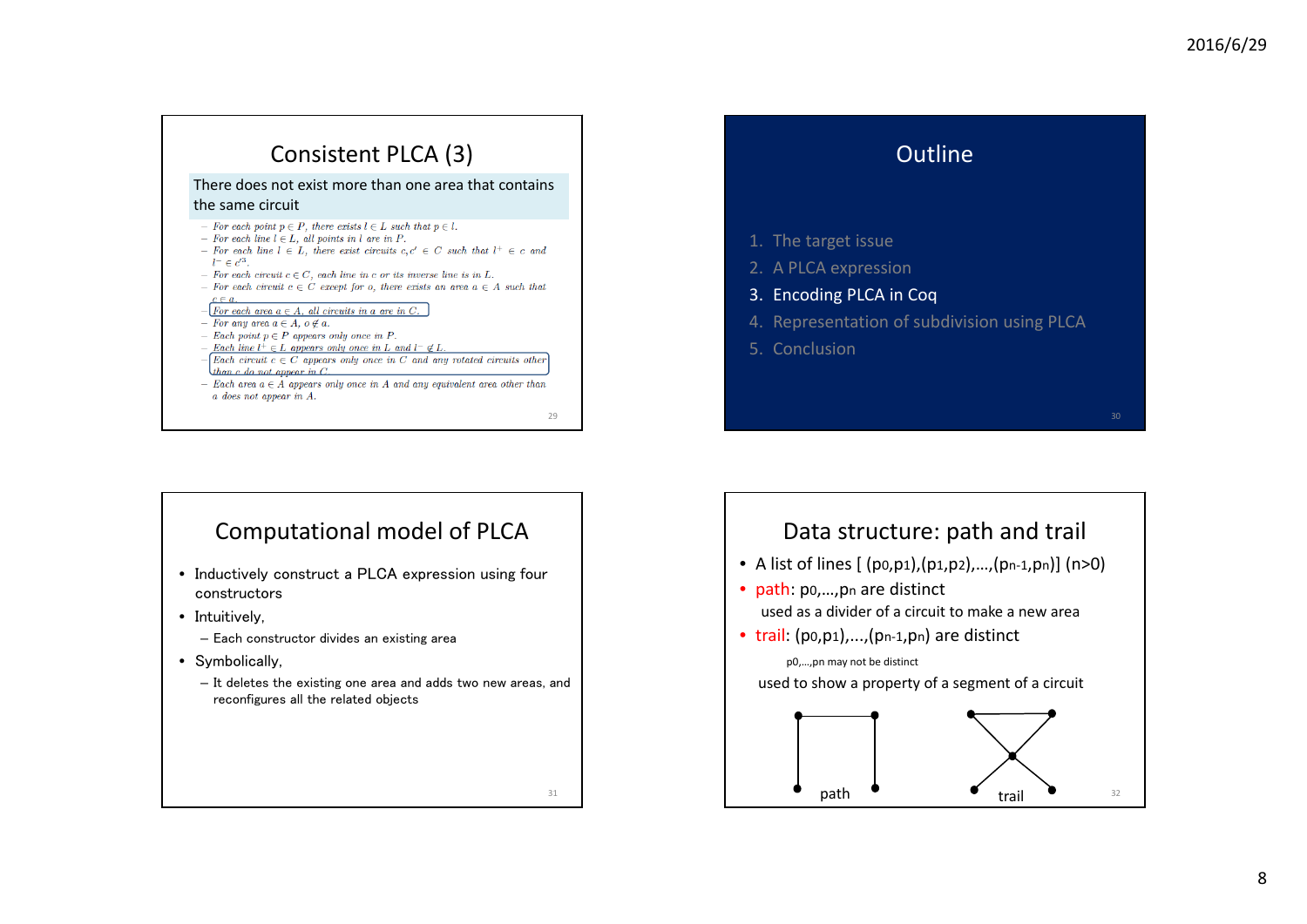





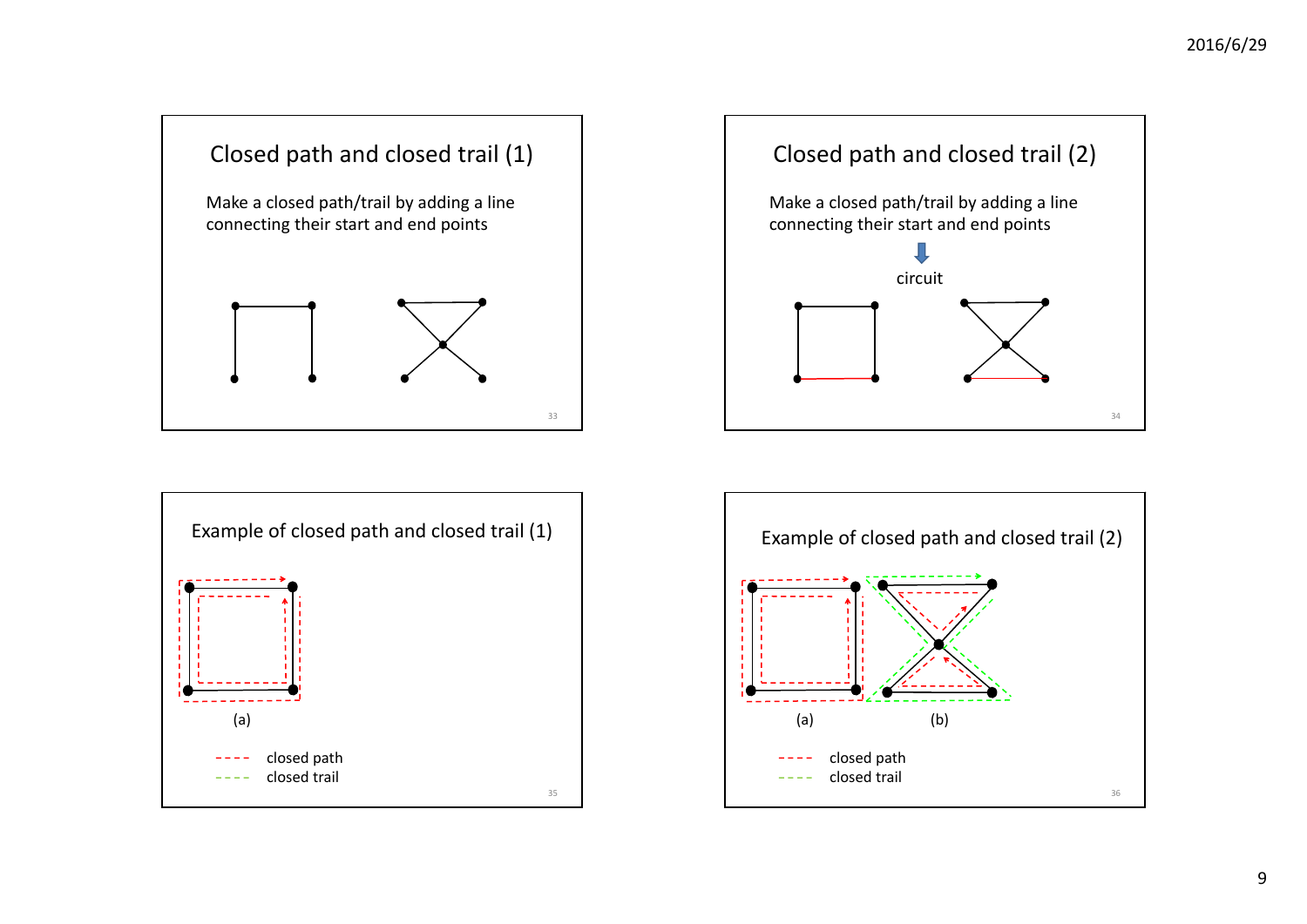





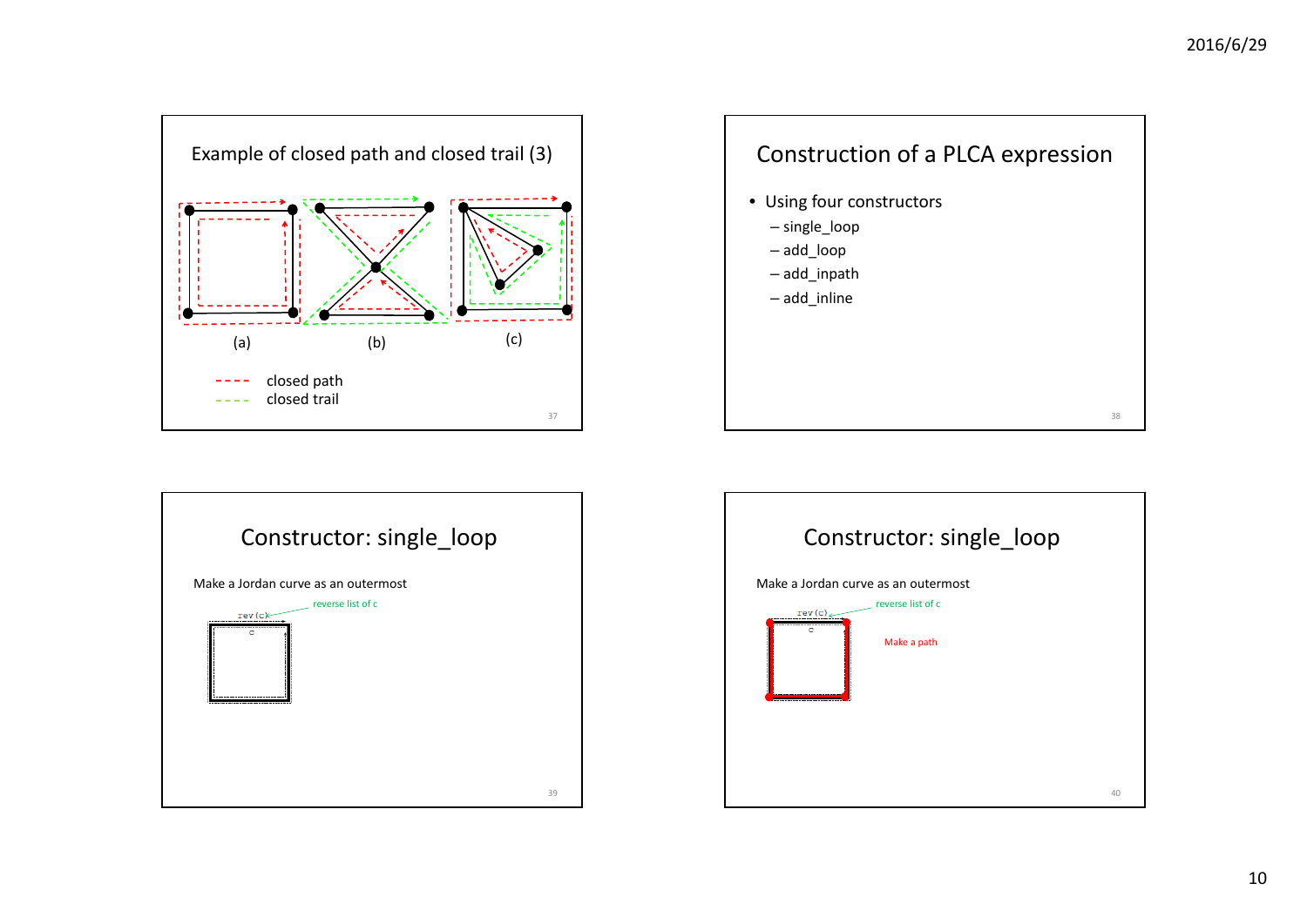





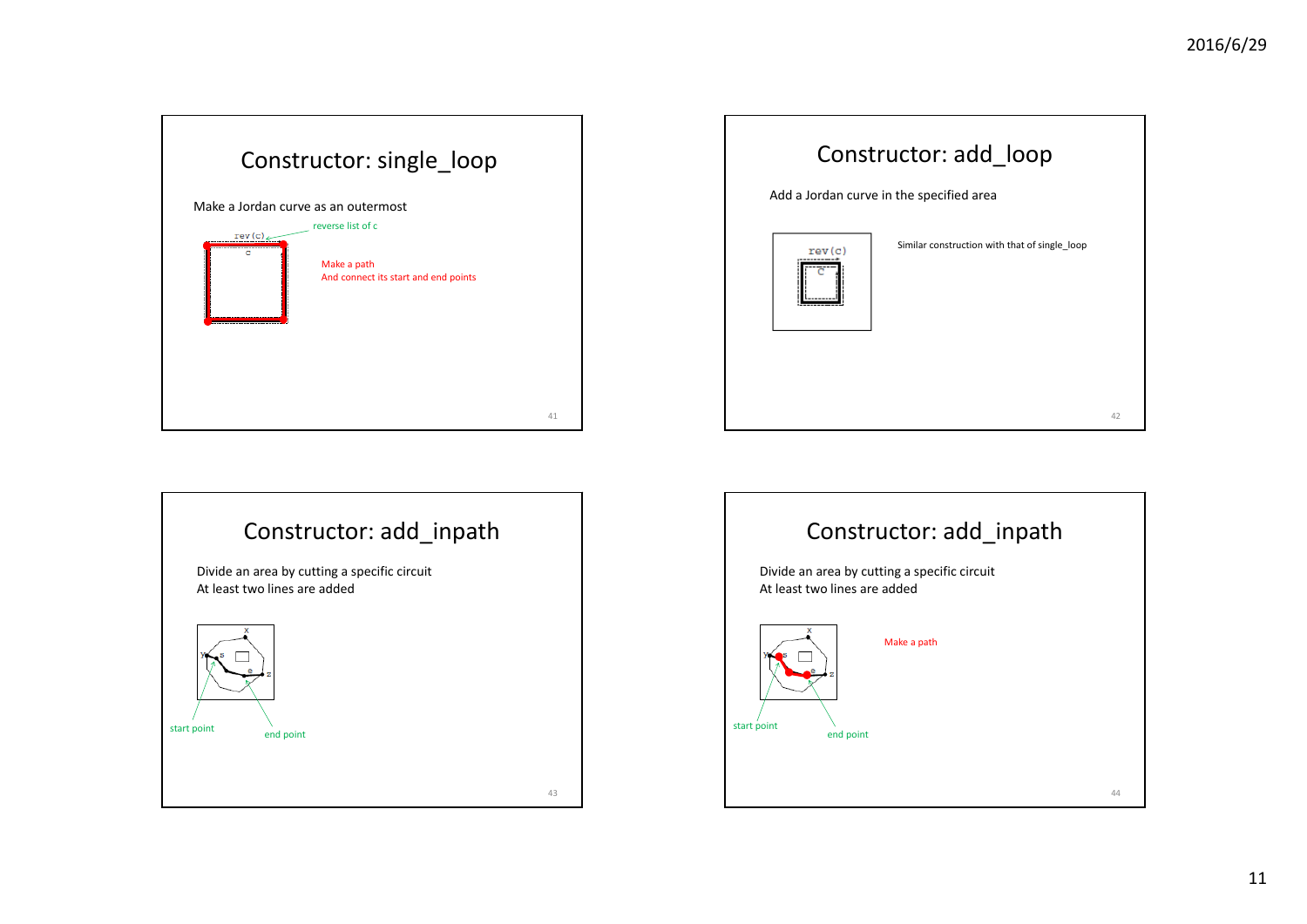





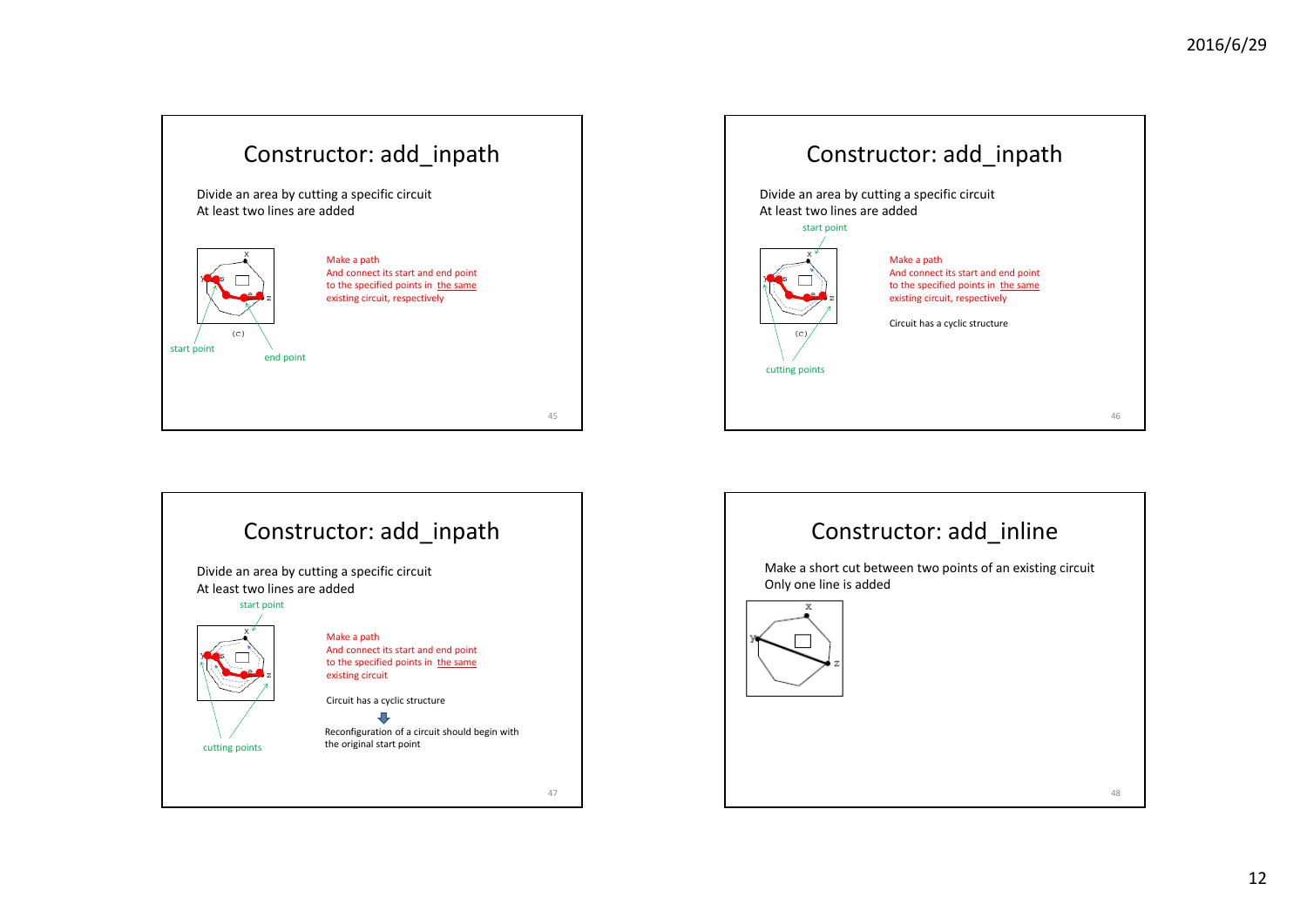50

# Constructor: add\_inline

Make <sup>a</sup> short cut between two points of an existing circuit Only one line is added



Make <sup>a</sup> line between the specified points in the same existing circuit

49

### Construction of <sup>a</sup> PLCA expression

- Using four constructors
	- single\_loop
	- add\_loop
	- add\_inpath
	- add\_inline
- Inductive PLCA (IPLCA)

A PLCA expression constructed in this way

Outline 1. The target issue 2. A PLCA expression 3. Encoding PLCA in Coq 4. Representation of subdivision using PLCA 5. Conclusion

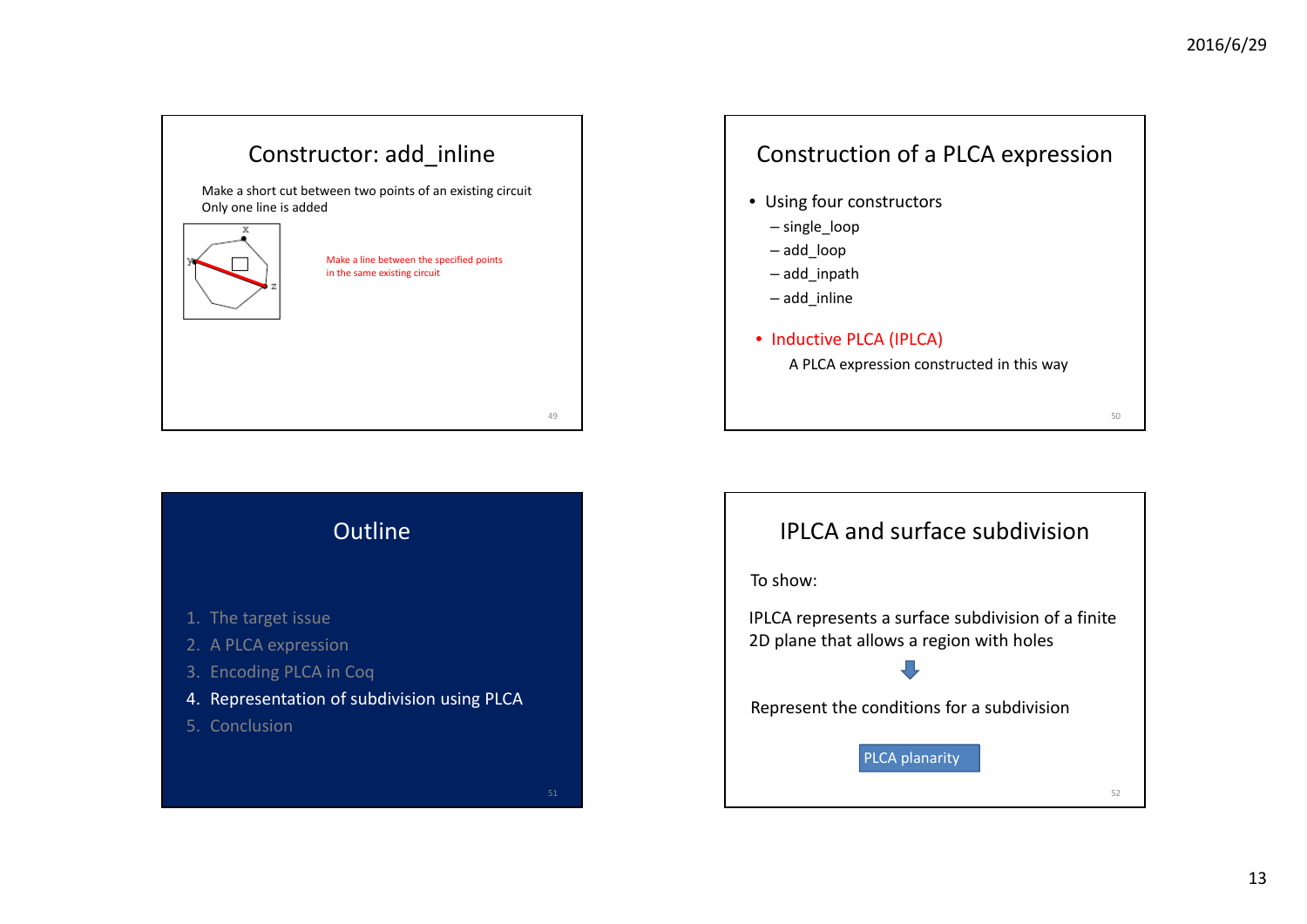





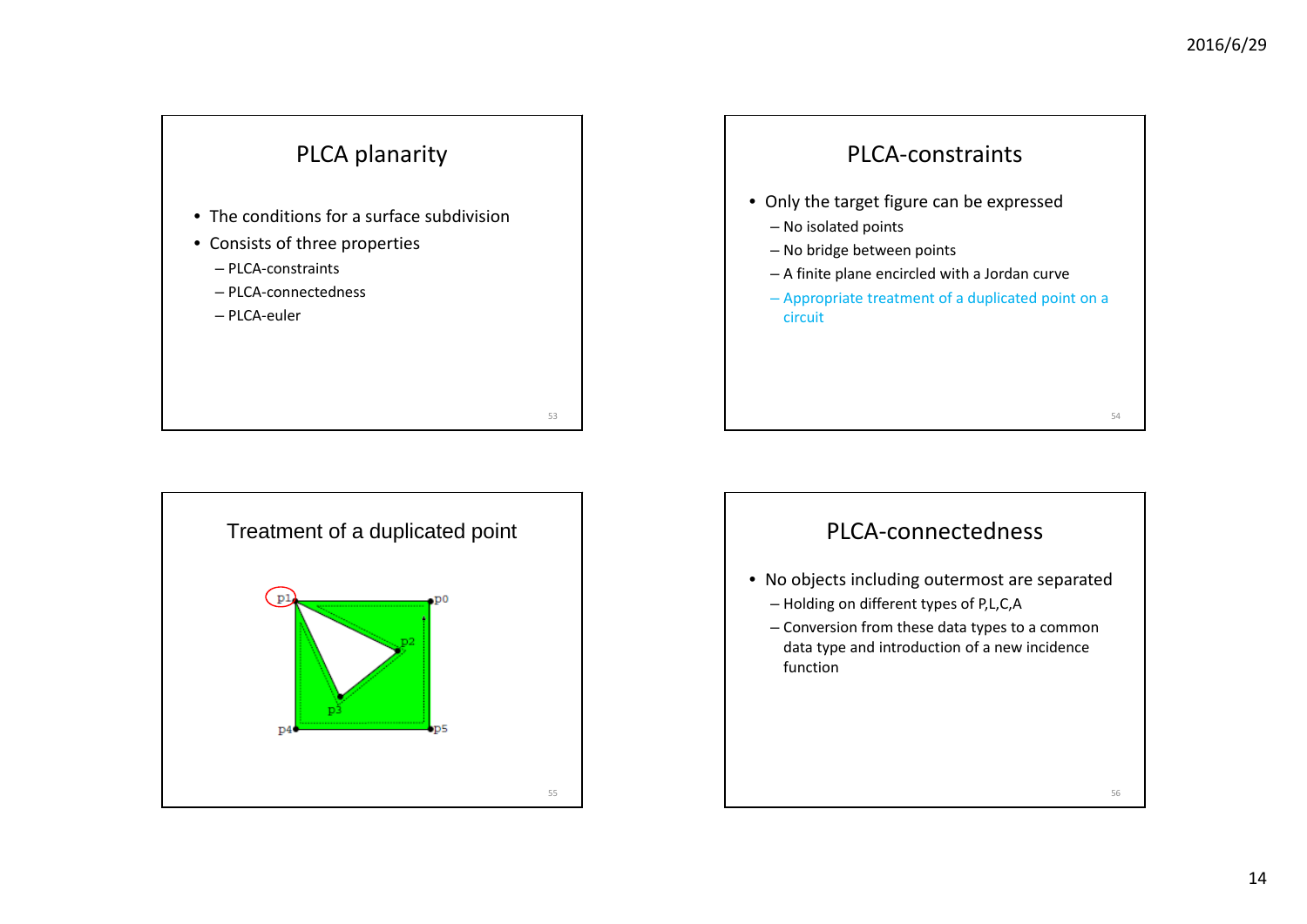# PLCA‐euler

• Can be embedded in <sup>a</sup> 2D plane

– An equality of numbers of the objects P,L,C,A and easily proved

57

59

#### Theorems on planarity

Theorem 1 [planarity]

Inductive PLCA is a planar PLCA.

Theorem 2 [planarity preservation]

Let  $e.e'$  be equivalent PLCA expressions.

If  $e$  is a planer PLCA, then  $e'$  is also a planar PLCA.



#### Formal definition of <sup>a</sup> subdivision with PLCA

For each line,

if it is not included in the outermost,

– then distinct two areas are connected by the line

otherwise,

– there exists only one area that is connected with the outside of the figure by the line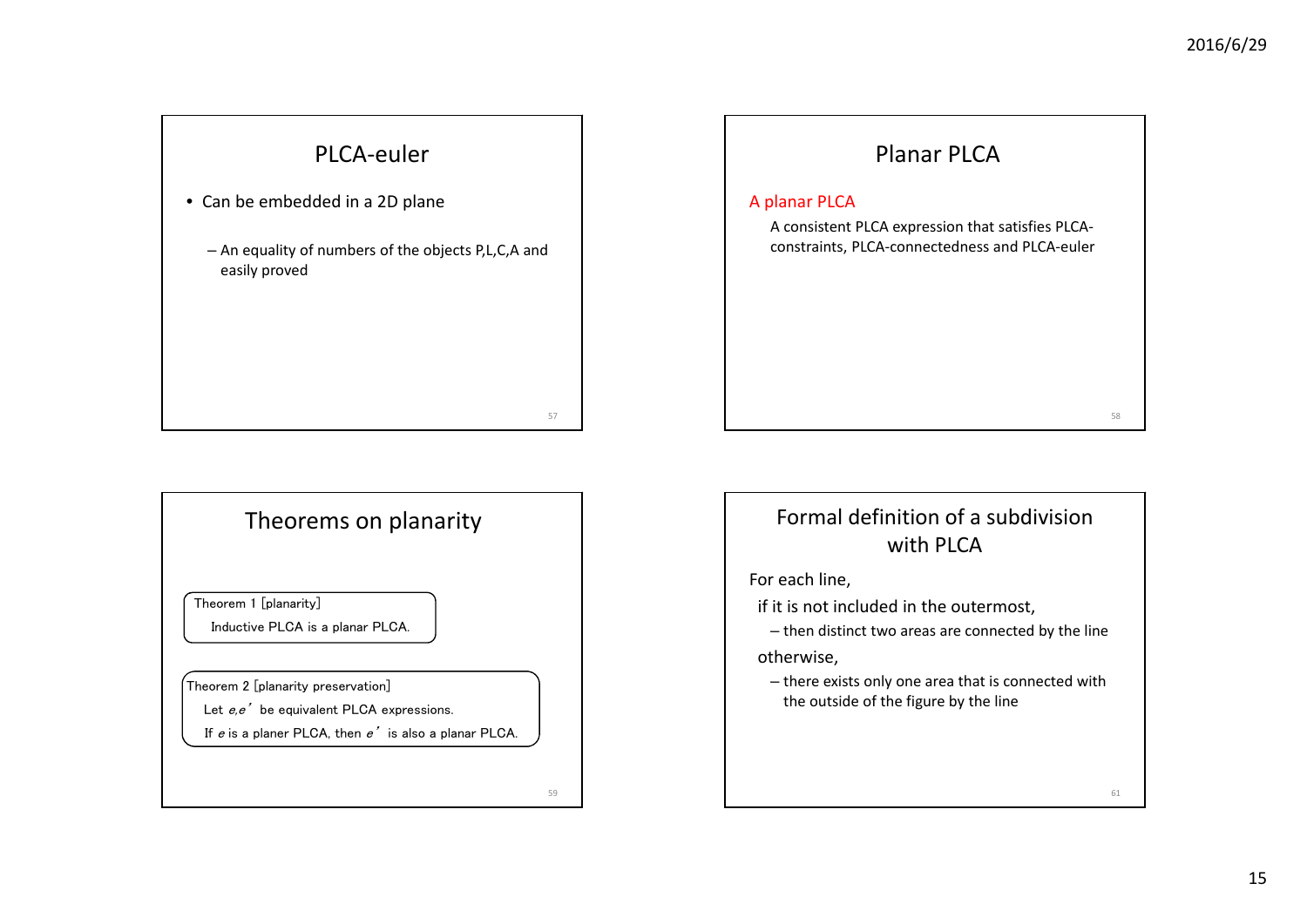